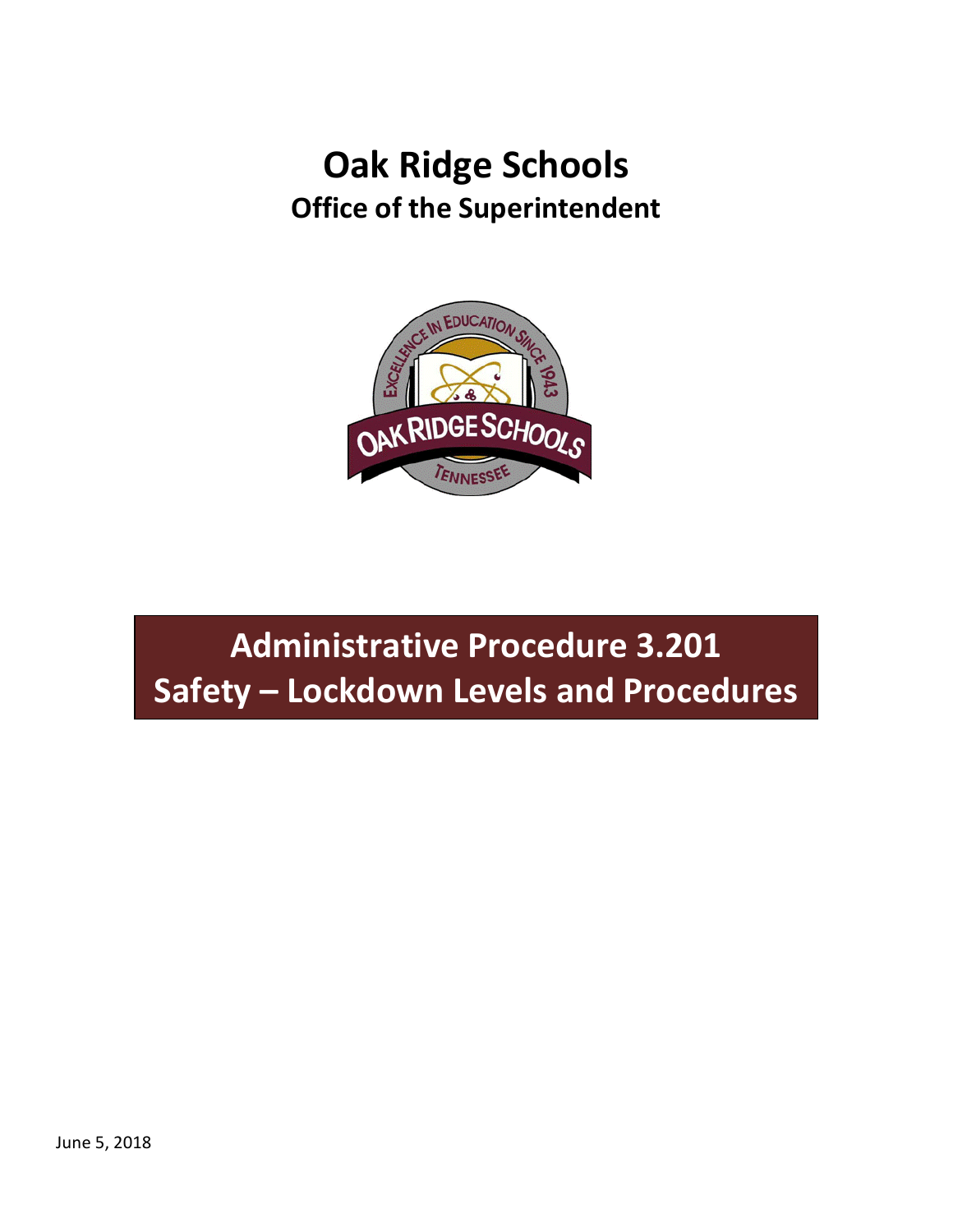

## **LOCKDOWN LEVELS AND PROCEDURES**

### **LEVEL ONE (MEDICAL ALERT)**

**(Called when a medical situation arises)**

- **All students/teachers stay in classrooms**
- **All hallways cleared**
- **Exit only when medical alert has been lifted**

#### **LEVEL TWO (MINIMAL SECURITY)**

**(Called when a situation outside the building may have an impact on a school)**

- **All outside doors are locked**
- **Students and staff outside the building return to the building immediately**
- **Entry/exit with admin approval**
- **Continue with normal schedule inside building**

#### **LEVEL THREE (INCREASED SECURITY)**

**(Called when a situation inside or outside the building may have an impact on a school)**

- **Students return to classrooms**
- **All outside doors and classroom doors are locked**
- **No one is permitted to enter or exit the building**

### **LEVEL FOUR (FULL SECURITY LOCKDOWN)**

**(Called when a situation inside or outside the building threatens the safety of students and staff within the school)**

- **All students and staff to be out of sight from doors and windows**
- **All outside doors and classroom doors are locked**
- **Lights and monitors are turned off**
- **Silence**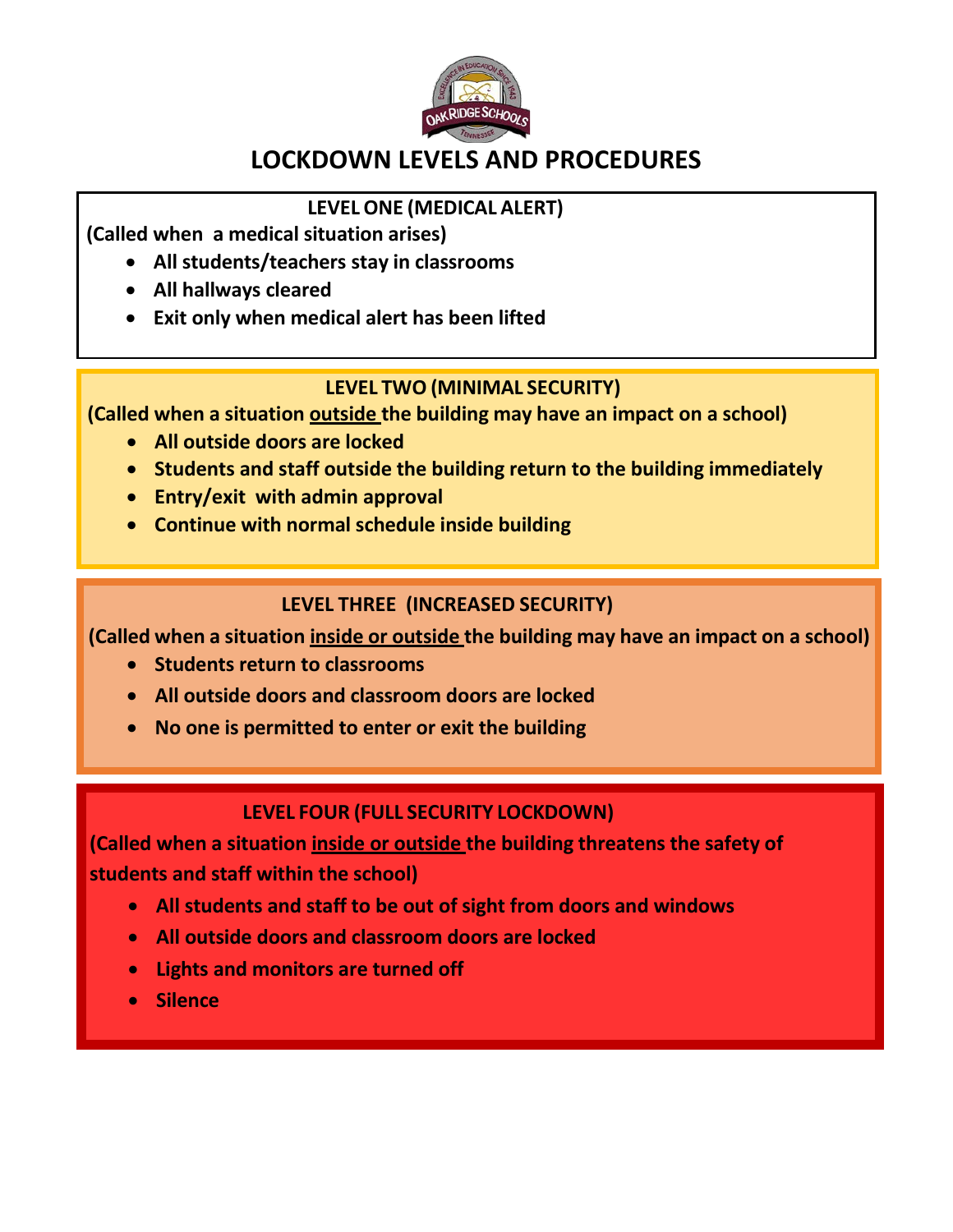### **Hide, Run, Fight**

Hide: If evacuation is not possible, conceal staff and students

- Secure the area immediately by locking the door and barricading if possible.
- Be aware that the assailant may bang on the door, call out for help, or entice you to open the door. Do NOT Respond!
- Call 9-1-1 when safe. Provide as much information as possible.
	- o What is happening right now
	- o Description of assailant
	- o Type of weapon
	- o Number of injuries

Run: Evacuation is based on specific circumstances, including the location of the assailant or shooter and whether it can be accomplished safely or not.

- If safe, evacuate to a safe assembly area far enough away from the building such that staff and students are at a minimal exposure to danger.
- Know your escape routes, including doors and windows.
- Always be aware.
- Call 9-1-1 when safe. Provide as much information as possible.
	- o What is happening right now
	- o Description of assailant
	- o Type of weapon
	- o Number of injuries
- When you evacuate:
	- o Remain calm
	- o Put down anything in your hands
	- o Raise hands, spread fingers and keep hands visible
	- o Avoid pointing, screaming, and/or yelling

Fight: Taking the "fight" action should be used as the last resort

- Attempt to take the assailant down; if you cannot evacuate, your chance of survival is much greater if you try to incapacitate him/her.
	- o Commit to your actions
	- o Act as aggressively as possible
	- o Throw classroom objects
	- o Improvise weapons
- Call 9-1-1 when safe. Provide as much information as possible.
	- o What is happening right now
	- o Description of assailant
	- o Type of weapon
	- o Number of injuries

#### Police Priorities

- The primary priority is to eliminate the threat
- Secondary priorities: